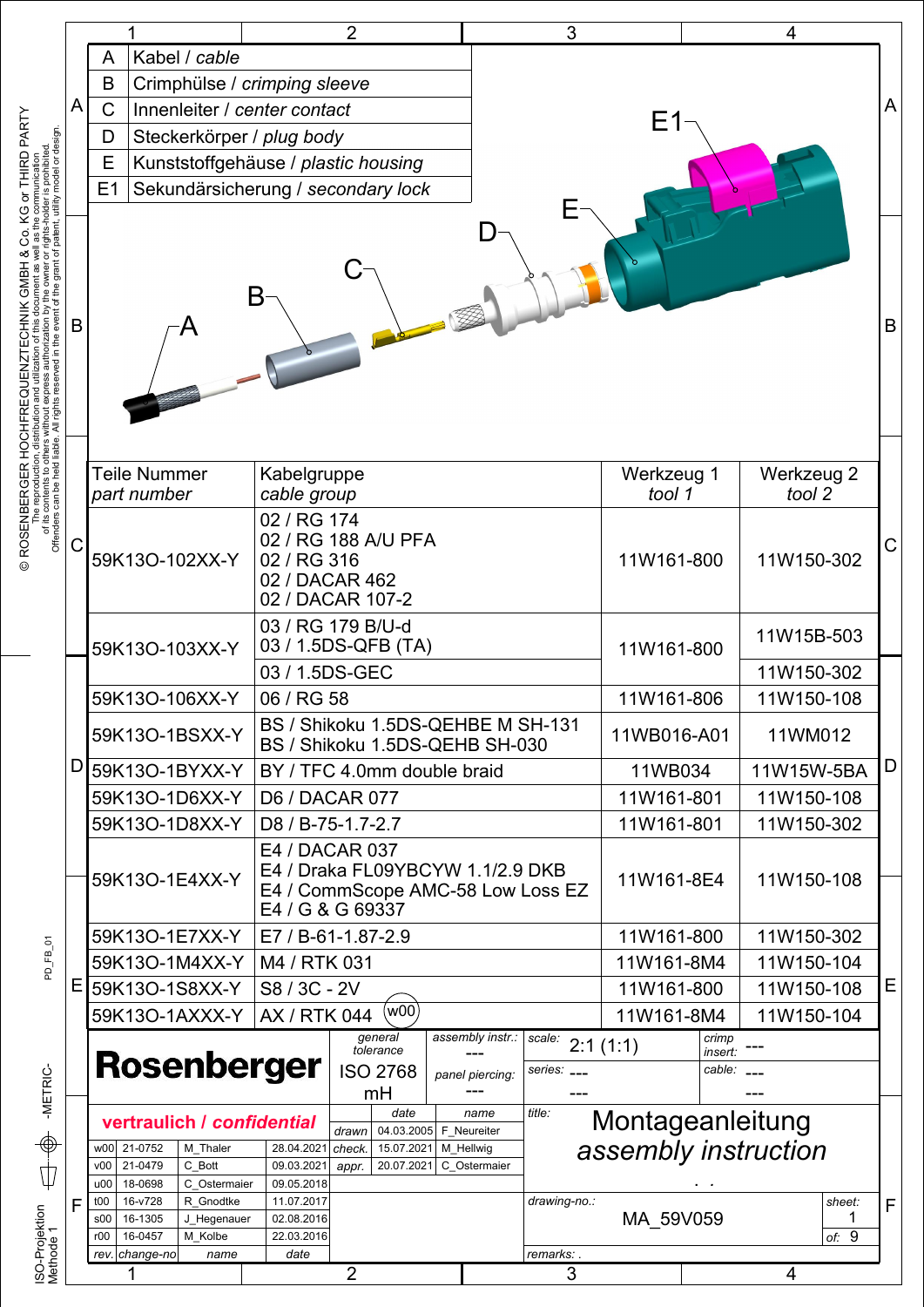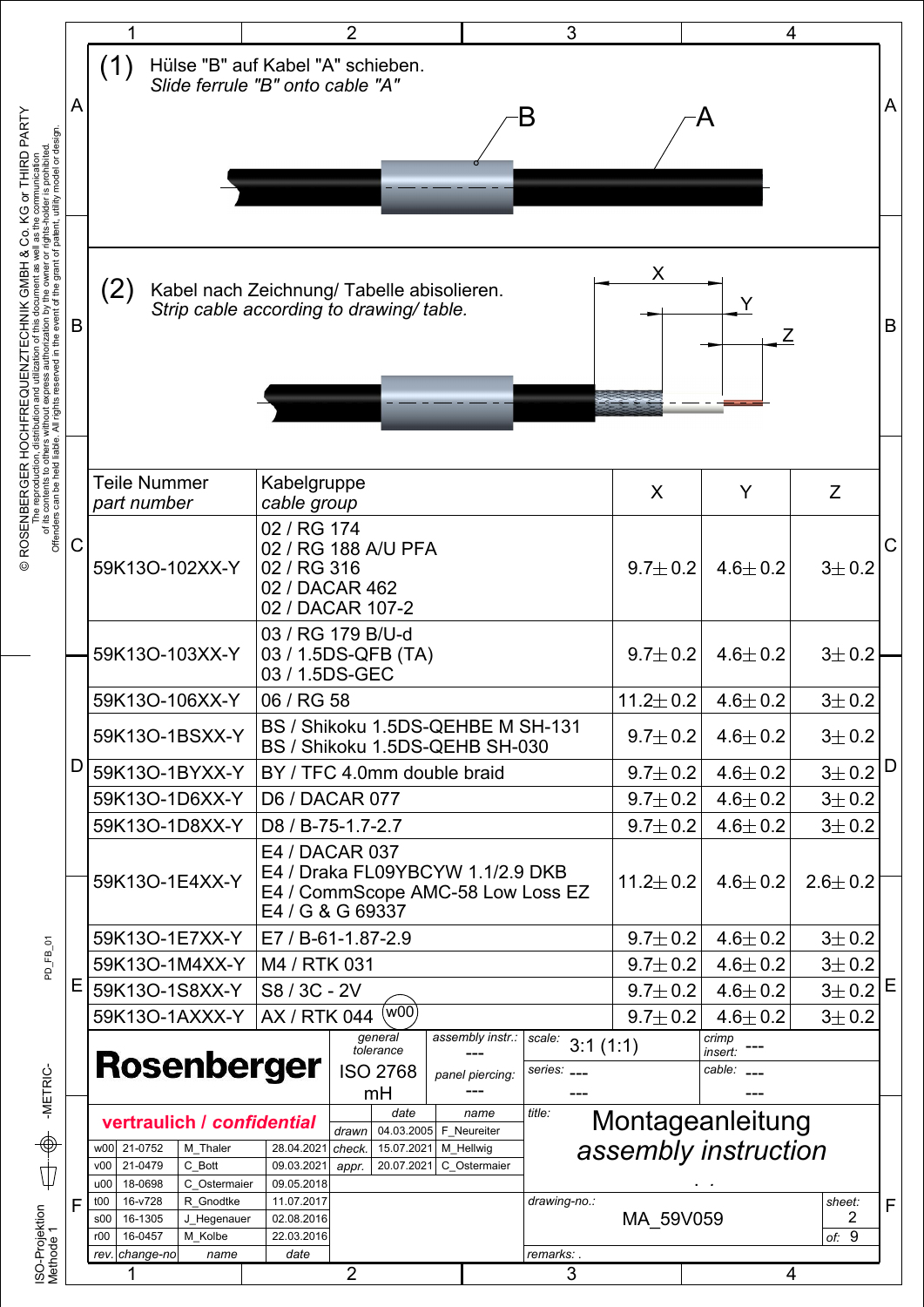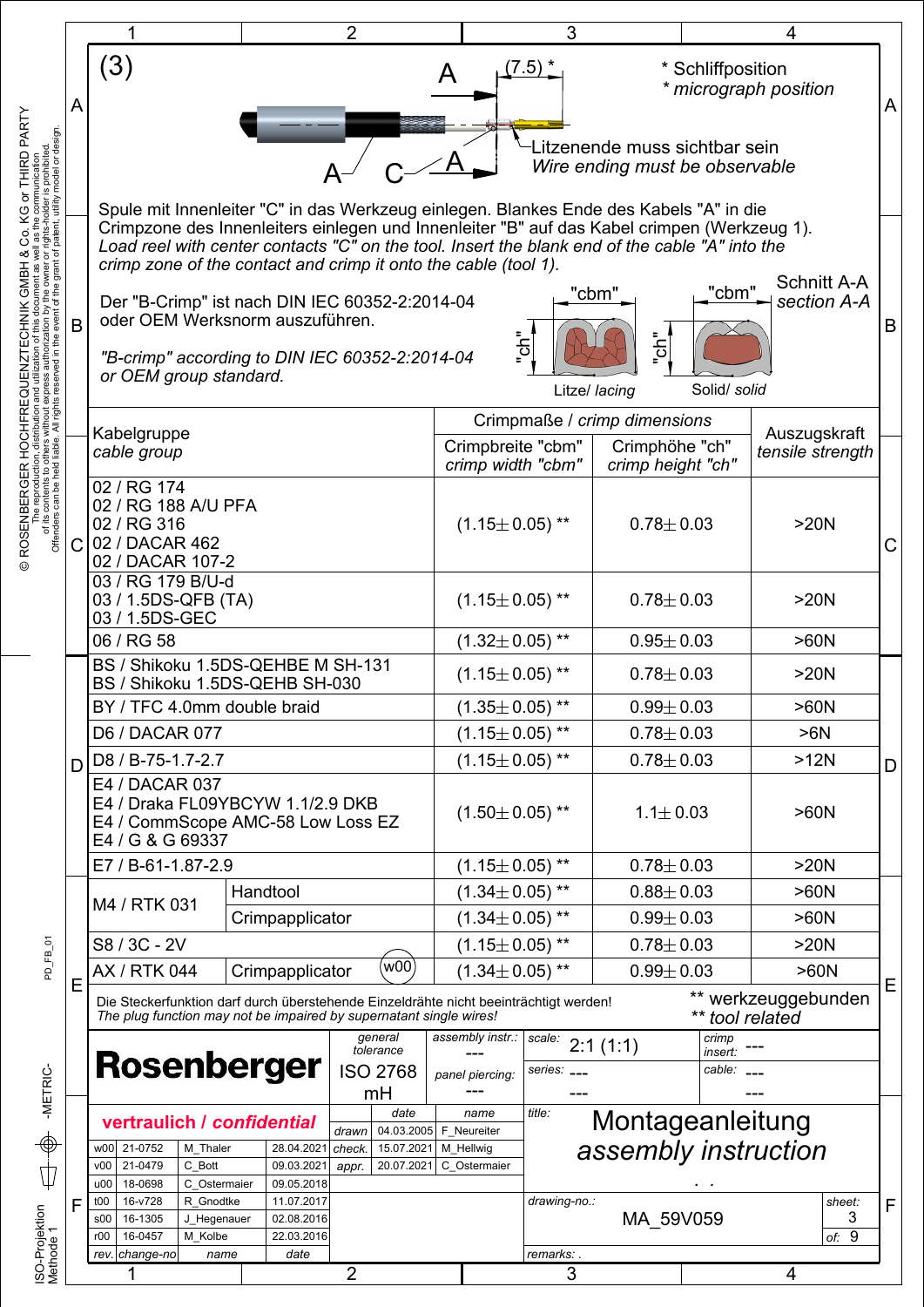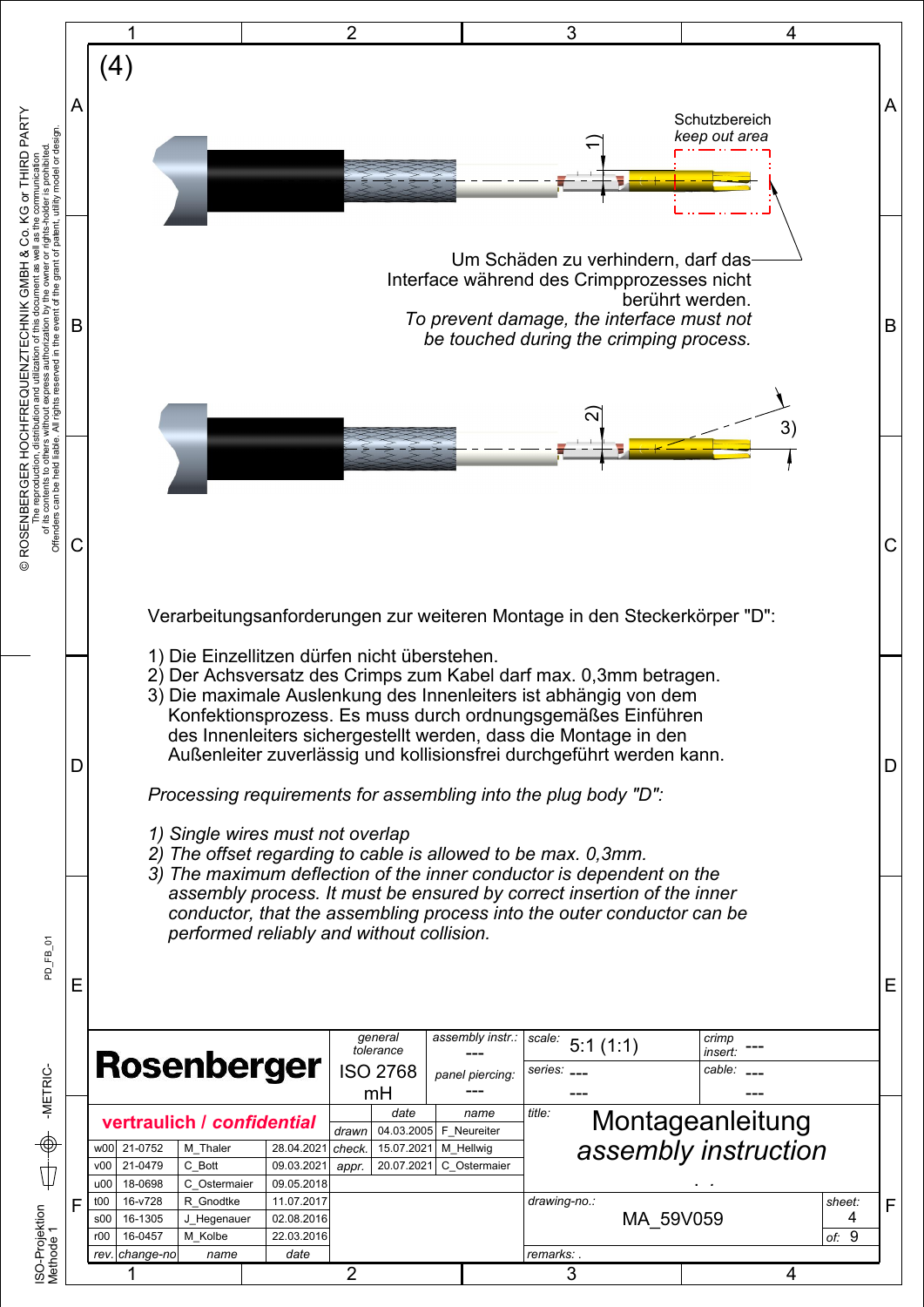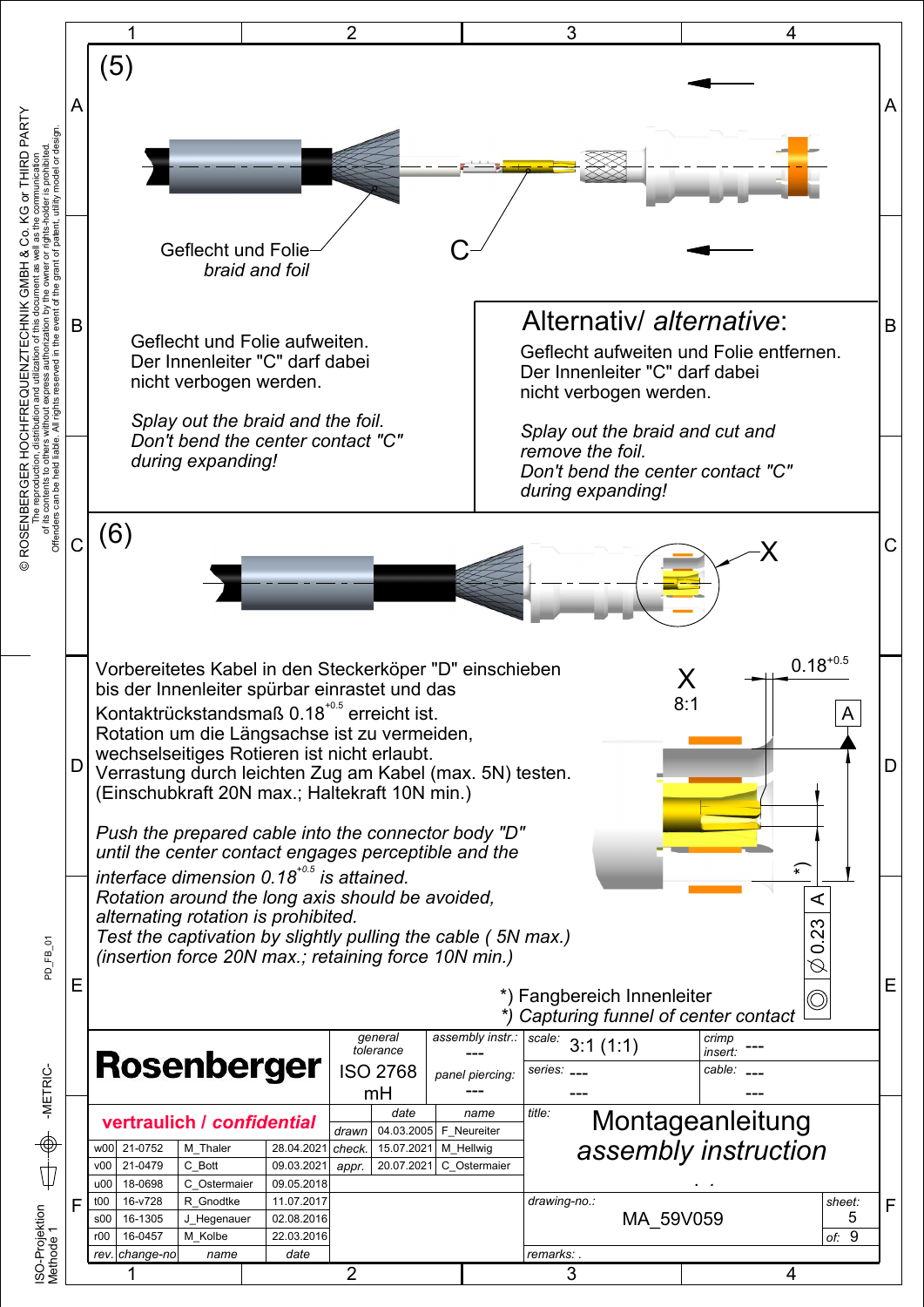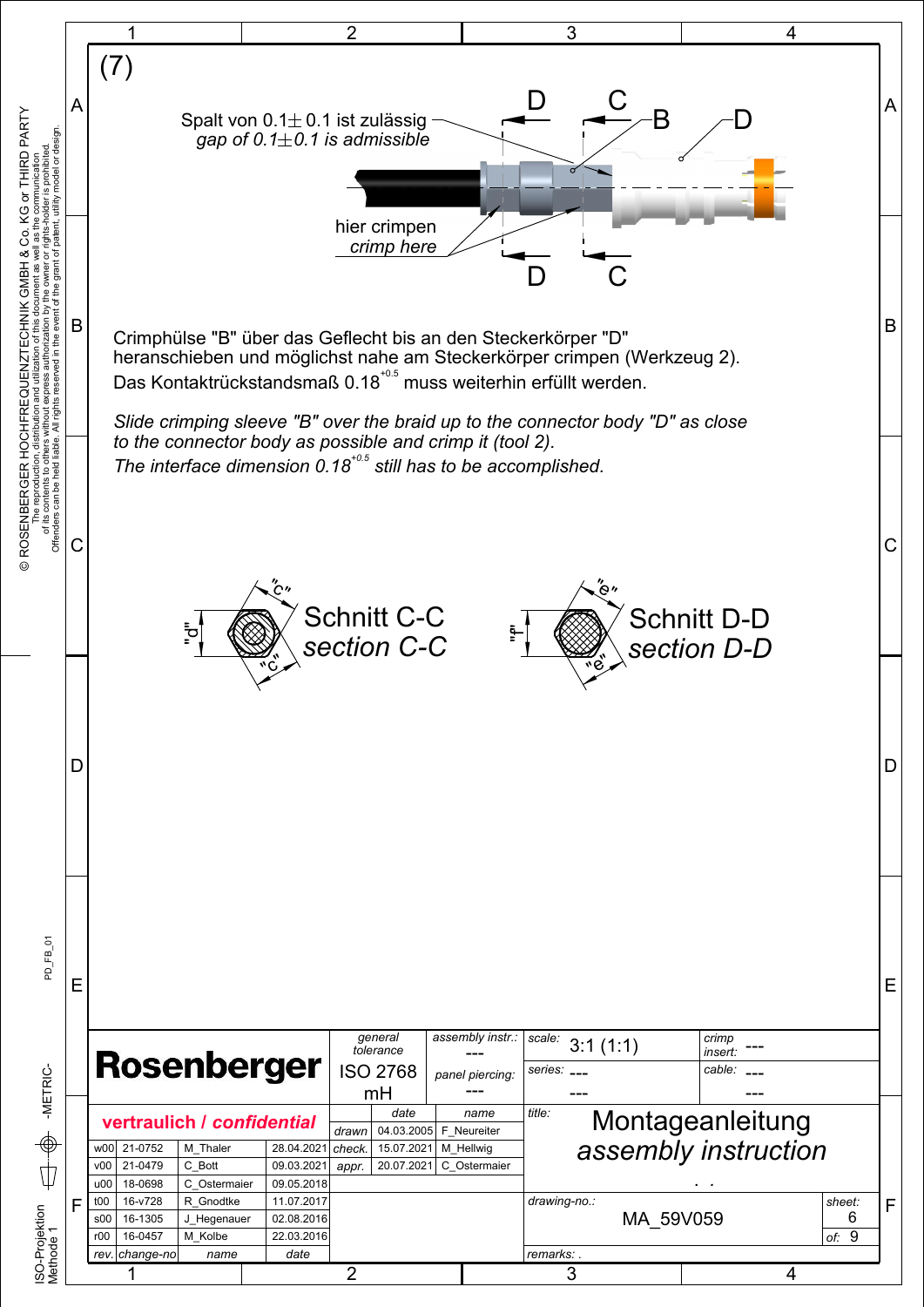|        | 1                                                                                                                                    | 2                                                   |                                                            | 3                                     |                                          | 4                                  |             |
|--------|--------------------------------------------------------------------------------------------------------------------------------------|-----------------------------------------------------|------------------------------------------------------------|---------------------------------------|------------------------------------------|------------------------------------|-------------|
| Α<br>B |                                                                                                                                      |                                                     |                                                            | Crimpmaße / crimp dimensions          |                                          |                                    |             |
|        | Kabelgruppe<br>cable group                                                                                                           | C-C Crimpmaße<br>C-C crimp dimensions               |                                                            | D-D Crimpmaße<br>D-D crimp dimensions |                                          | Auszugskraft<br>tensile strength A |             |
|        |                                                                                                                                      | "c"                                                 | "d"                                                        | "e"                                   | "f"                                      |                                    |             |
|        | 02 / RG 174<br>02 / RG 188 A/U PFA<br>02 / RG 316<br>02 / DACAR 462<br>02 / DACAR 107-2                                              | $(3.3 \pm 0.05)^{*}$                                |                                                            | $3.3 \pm 0.05$ (3.5 $\pm$ 0.05)*      | $3.5 \pm 0.05$                           | $>110N$                            |             |
|        | 03 / RG 179 B/U-d<br>03 / 1.5DS-QFB (TA)                                                                                             | $(3.3 \pm 0.05)^*$                                  | $3.3 \pm 0.05$                                             | $(3.3 \pm 0.05)^*$                    | $3.3 \pm 0.05$                           | >110N                              |             |
|        | 03 / Harada 1.5DS-GEC                                                                                                                | $(3.3 \pm 0.05)^*$                                  | $3.3 \pm 0.05$                                             | $(3.5 \pm 0.05)^*$                    | $3.5 \pm 0.05$                           | $>110N$                            |             |
|        | 06 / RG 58                                                                                                                           | $(5.5 \pm 0.1)^*$                                   | $5.5 \pm 0.1$                                              | N.A.                                  | N.A.                                     | $>110N$                            | $\sf B$     |
|        | BS / Shikoku 1.5DS-QEHBE M SH-131<br>BS / Shikoku 1.5DS-QEHB SH-030                                                                  | $(3.63 \pm 0.05)^* 3.63 \pm 0.05 $                  |                                                            | N.A.                                  | N.A.                                     | $>110N$                            |             |
|        | BY / TFC 4.0mm double braid                                                                                                          | $(5.35 \pm 0.1)^*$                                  | $5.35\pm0.1$                                               | $(5.35 \pm 0.1)^*$                    | $5.35 \pm 0.1$                           | $>110N$                            |             |
|        | D6 / DACAR 077                                                                                                                       | $(5.5 \pm 0.1)^*$                                   | $5.5 \pm 0.1$                                              | N.A.                                  | N.A.                                     | $>110N$                            |             |
|        | D8 / B-75-1.7-2.7                                                                                                                    | $(3.3 \pm 0.05)^*$                                  | $3.3 \pm 0.05$                                             | $(3.5 \pm 0.05)^*$                    | $3.5 \pm 0.05$                           | $>110N$                            |             |
|        | E4 / DACAR 037                                                                                                                       |                                                     |                                                            |                                       |                                          |                                    |             |
|        | E4 / Draka FL09YBCYW 1.1/2.9 DKB<br>E4 / CommScope AMC-58 Low Loss EZ<br>E4 / G & G 69337                                            | $(5.5 \pm 0.1)^*$                                   | $5.5 \pm 0.1$                                              | N.A.                                  | N.A.                                     | $>110N$                            |             |
|        | E7 / B-61-1.87-2.9                                                                                                                   | $(3.3 \pm 0.05)^*$                                  | $3.3 \pm 0.05$                                             | $(3.5 \pm 0.05)^*$                    | $3.5 \pm 0.05$                           | $>110N$                            |             |
| Ç      | M4 / RTK 031                                                                                                                         | $(4.3 \pm 0.05)^*$                                  | $4.3 \pm 0.05$                                             | N.A.                                  | N.A.                                     | $>110N$                            | $\mathsf C$ |
|        | S8 / 3C - 2V                                                                                                                         | $(5.5 \pm 0.1)^*$                                   | $5.5 \pm 0.1$                                              | N.A.                                  | N.A.                                     | $>110N$                            |             |
|        | AX / RTK 044 (w00)                                                                                                                   | $(4.33 \pm 0.05)^*$ 4.33 $\pm$ 0.05                 |                                                            | N.A.                                  | N.A.                                     | $>110N$                            |             |
| D      |                                                                                                                                      |                                                     |                                                            |                                       |                                          |                                    | D           |
| Ε      | <b>Rosenberger</b>                                                                                                                   | general<br>tolerance<br><b>ISO 2768</b>             | assembly instr.:<br>scale:<br>panel piercing:              | 2:1(1:1)<br>series: ___               | crimp<br>insert:<br>cable:               |                                    | E           |
|        |                                                                                                                                      | mH                                                  |                                                            |                                       |                                          |                                    |             |
|        | vertraulich / confidential<br>w00 21-0752<br>M Thaler<br>28.04.2021<br>v00<br>21-0479<br>09.03.2021                                  | date<br>04.03.2005<br>drawn<br>15.07.2021<br>check. | title:<br>name<br>F_Neureiter<br>M Hellwig<br>C Ostermaier |                                       | Montageanleitung<br>assembly instruction |                                    |             |
|        | C Bott<br>18-0698<br>C Ostermaier<br>u00<br>09.05.2018                                                                               | 20.07.2021<br>appr.                                 |                                                            |                                       |                                          |                                    |             |
| F      | 16-v728<br>R Gnodtke<br>t00<br>11.07.2017<br>16-1305<br>02.08.2016<br>\$00<br>J Hegenauer<br>16-0457<br>22.03.2016<br>r00<br>M Kolbe |                                                     |                                                            | drawing-no.:                          | MA 59V059                                | sheet:<br>7<br>of: $9$             | F           |
|        |                                                                                                                                      |                                                     |                                                            |                                       |                                          |                                    |             |
|        | rev. change-no<br>date<br>name                                                                                                       |                                                     |                                                            | remarks: .                            |                                          |                                    |             |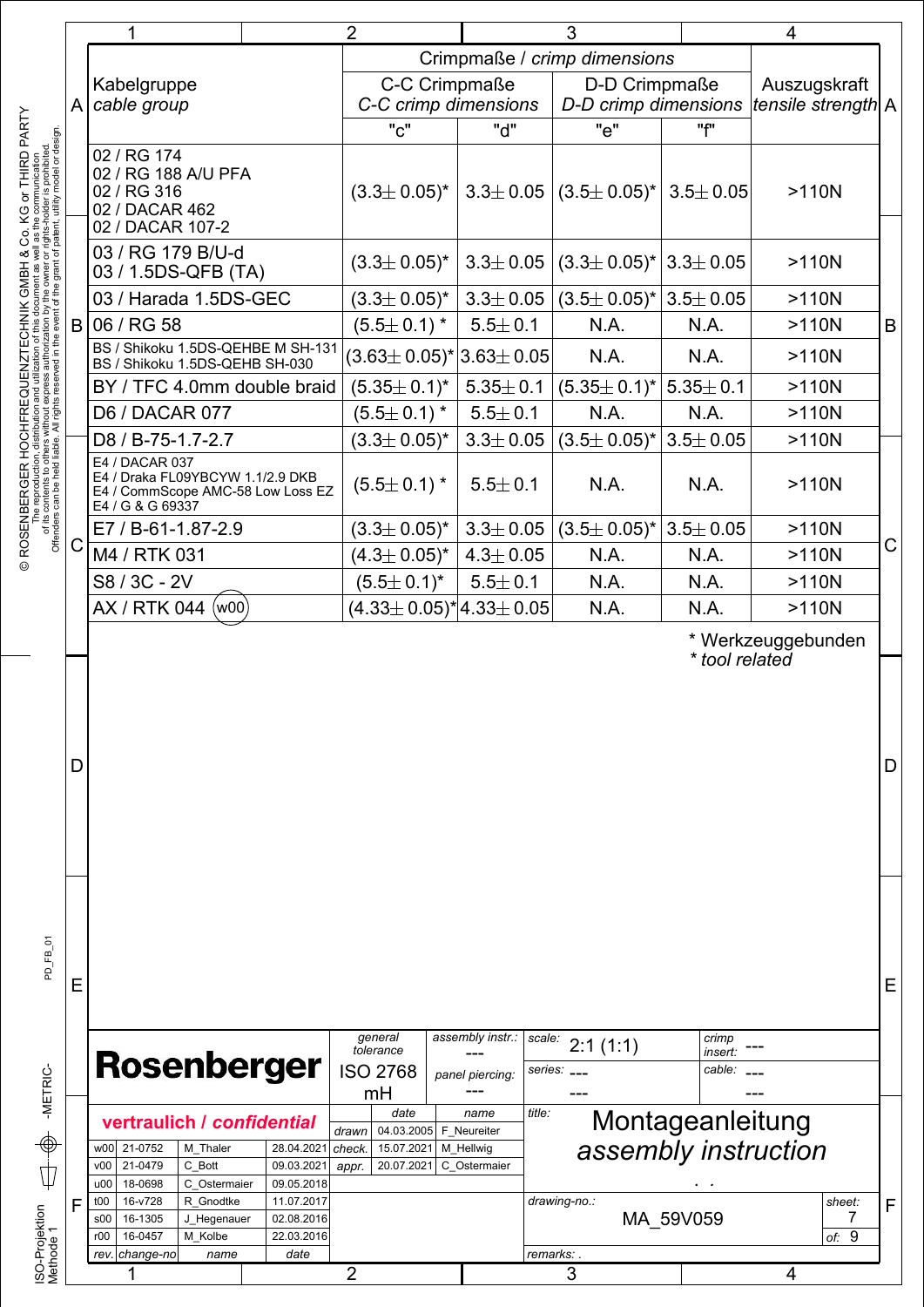